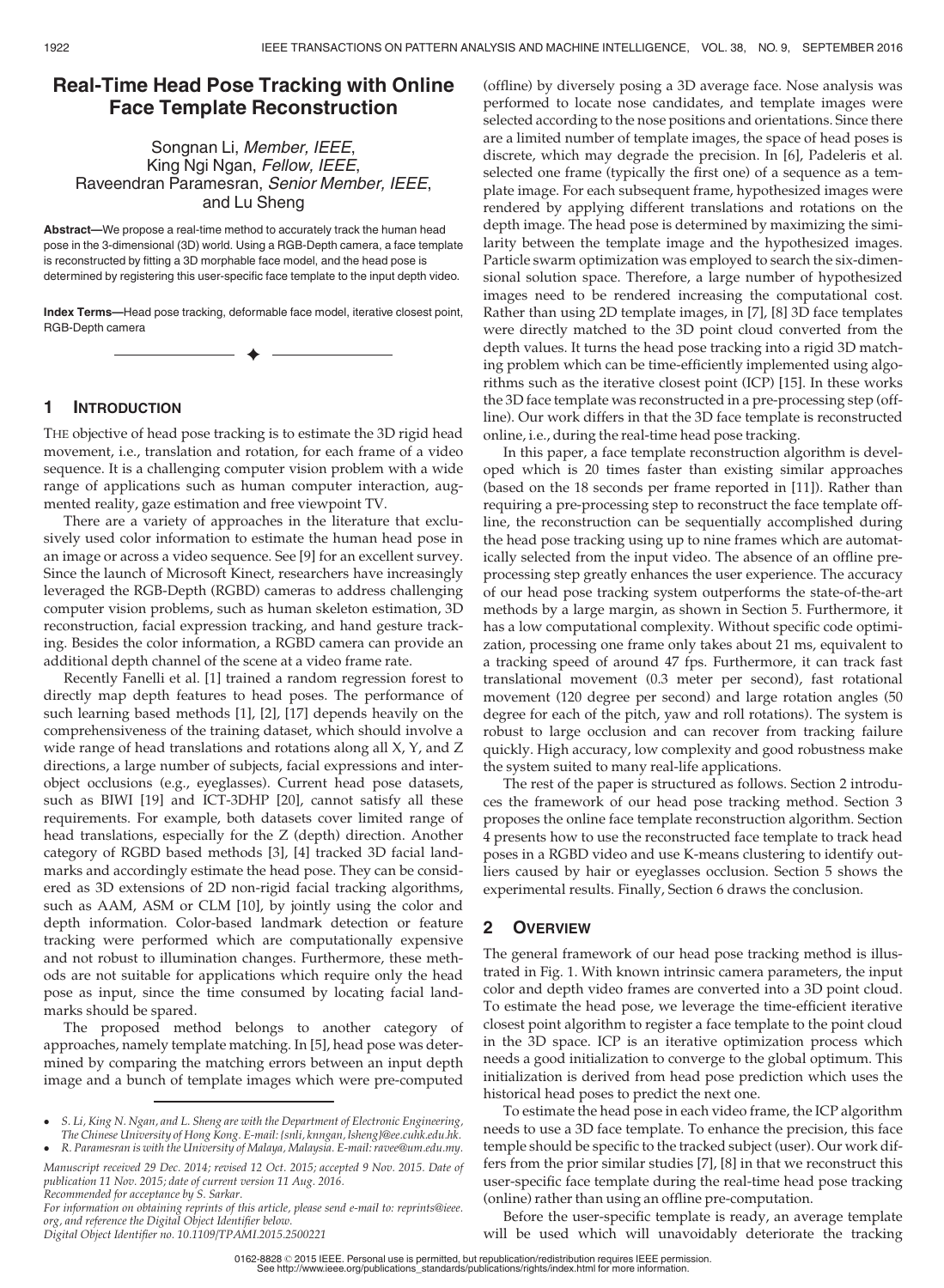

Fig. 1. General framework of the proposed head pose tracking method.

performance. Therefore, a fast reconstruction algorithm is required to ensure high accuracy as early as possible. We achieve fast reconstruction by tailoring the optimization process and using sequential reconstruction. To enhance the accuracy, multiple frames capturing different views of the subject's face are selected for reconstruction. Rather than requiring all these frames to be available before the reconstruction (causing a long time delay), our method reconstructs the face template frame-by-frame, and uses a time-efficient step to fuse reconstruction results from multiple frames. The reconstruction can start typically in the first frame of a video sequence, making our method suffer less from the reconstruction time delay. The quality of the face template is improved incrementally as more frames are used.

As can be seen from Fig. 1, head pose tracking and face template reconstruction are two loosely dependent processing stages. Information needs to be shared only occasionally, e.g., when the updated face template is ready. Therefore, we use two threads to implement the two stages, so that the computational costs can be allocated into multiple cores of the CPU, and the relatively timeconsuming face template reconstruction will not slow down the foreground real-time head pose tracking.

## 3 FACE TEMPLATE RECONSTRUCTION

The face template reconstruction consists of three sequential processing stages, including frame selection, face model fitting, and multi-frame fusion, as shown in Fig. 1. Motivation and implementation details on each processing stage are given below.

### 3.1 Frame Selection

In the course of tracking, multiple frames are automatically selected from the video sequence to reconstruct the user-specific face template. Multiple frames can capture different views of the face, so as to handle the face self-occlusion. It can also suppress the depth noise, by averaging 3D positions of the same point in multiple frames.

Fig. 2 illustrates the fitting zones for frame selection. These fitting zones are bounded by the depth positions and the yaw rotations of the head pose. As shown in Fig. 1, the real-time head pose tracking results are monitored in the frame selection process. When the head is found to enter a fitting zone, the corresponding color and depth frames will be selected. There are totally nine fitting zones in our implementation. Once a fitting zone has been visited, it is marked as invalid. Thus, up to nine frames will be used for the face template reconstruction.

#### 3.2 Face Model Fitting

Once a new video frame is selected, a morphable 3D face model will be fitted to it. We use the Basel Face Model (BFM) [13] which is a linear model trained on neural expression face scans of  $N = 200$ 

subjects. BFM represents the face shape using a 3D mesh comprised of  $M = 53,490$  vertices. Each face sample can be taken as a 3L dimensional vector  $(x_1, y_1, z_1, \ldots x_L, y_L, z_L)$ , i.e., x, y, z coordinates of all vertices. Principal Component Analysis (PCA) is performed on the 200 training face samples to estimate the mean  $\mu \in \mathbb{R}^{3L}$  the standard deviations  $\sigma \in \mathbb{R}^{N-1}$  and the orthonormal bases  $\mathbb{R}^{3L}$ , the standard deviations  $\sigma \in \mathbb{R}^{N-1}$ , and the orthonormal bases<br>of principal companents  $\mathbf{P} \subset \mathbb{R}^{3L \times (N-1)}$ , resulting in a parametric of principal components  $P \in \mathbb{R}^{3L \times (N-1)}$ , resulting in a parametric<br>face model consisting of  $M-(\mu, \sigma, P)$ . A new face can be generated face model consisting of  $M=(\mu, \sigma, P)$ . A new face can be generated as a linear combination of the principal components

$$
\mathbf{f} = \boldsymbol{\mu} + \mathbf{P} diag(\boldsymbol{\sigma}) \boldsymbol{\alpha}, \tag{1}
$$

where  $\boldsymbol{\alpha} \in \Re^{N-1}$  are the principal component coefficients which are normally distributed with unit variance.

We fit BFM to the newly selected video frame by minimizing the following objective function

$$
\min_{\mathbf{R},\mathbf{t},\mathbf{\alpha},\mathbf{d}_i} \sum_{i=1}^L w_i [(\mathbf{R}\mathbf{n}_i) \cdot (\mathbf{R}(\boldsymbol{\mu}_i + \mathbf{P}_i \boldsymbol{\alpha}) + \mathbf{t} - \mathbf{d}_i)]^2 + \lambda \sum_{j=1}^K \frac{\alpha_j^2}{\sigma_j^2},\qquad(2)
$$

where  $\alpha \in \mathbb{R}^K$  are the principal component coefficients of the BFM face model. The ith vertex of the new face is

$$
\mathbf{f}_i = \boldsymbol{\mu}_i + \mathbf{P}_i \boldsymbol{\alpha}.\tag{3}
$$

The first  $K = 60$  principal components are used to generate this new face. Different from eq. (1) where the principal component coefficients have unit variance, in eq. (2) their values are explicitly regularized by the standard deviations  $\sigma_j s, j \in \{1, 2, \dots K\}$ . This



Fig. 2. Fitting zones for frame selection.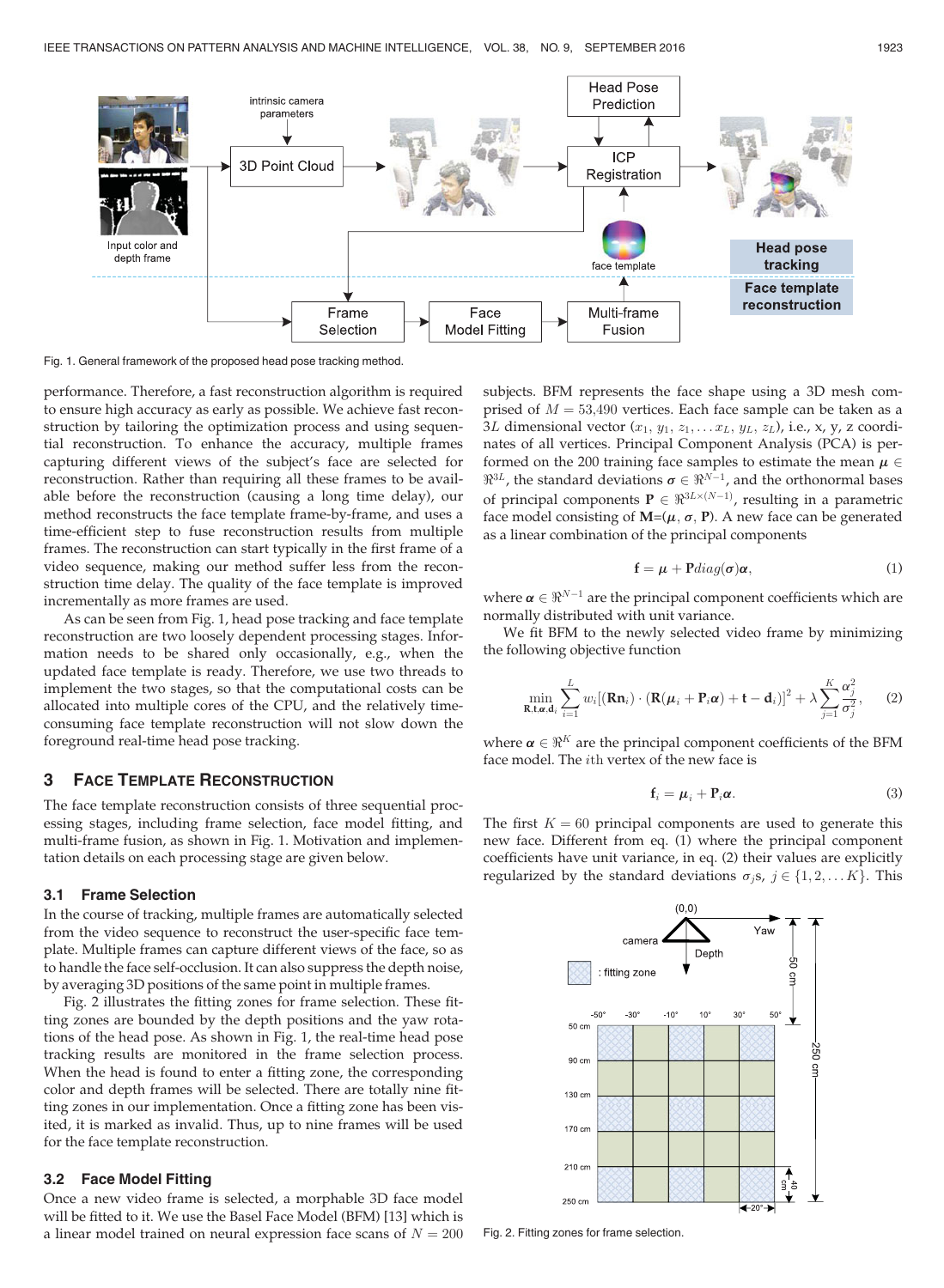

Fig. 3. An 2D illustration for the face model fitting process formulated by eq. (2).

regularization term constrains the Mahalanobis distance between the mean face  $\mu$  and the new face, so that the new face can be a the mean face  $\mu$  and the new face, so that the new face can be a<br>realistic human face rather than being twisted.  $\lambda$  is an empirical scalar constant determining the regularization strength.

In eq. (2), **R** and **t** determine the head pose. **R**  $\in \mathbb{R}^{3 \times 3}$  is the rotation matrix and  $\mathbf{t} \in \mathbb{R}^3$  is the translation vector.  $\mathbf{d}_i$  is the matching point of  $f_i$  in the point cloud derived from the depth video frame; and  $n_i$  is the unit normal vector of  $f_i$ . A (2D) illustration is given in Fig. 3. After rotation and translation, the matching error between  $f_i$ and  $\mathbf{d}_i$  is projected onto  $\mathbf{f}_i$ 's normal direction using the inner product operation. The projection in the formulation is to solve the sampling problem in 3D registration. As illustrated in Fig. 3, although the two point clouds, indicated by the red and blue dots, respectively, are sampled from the same surface, the matching error can still be large when the two point clouds are perfectly registered, since their sampling patterns are quite different. But once projected onto the normal direction of the surface, the matching error is diminished.

Furthermore,  $w_i$  in eq. (2) is a scalar weighting factor for the *i*th vertex. The use of  $w_i$  has the following effects. First, by setting  $w_i$  to zero, a part of the face vertices can be excluded from the calculation. For example, vertices in the mouth, chin and eye regions are excluded in the face template, as shown in Fig. 1, because they can be easily affected by expressional deformations. To reduce computational complexity, we downsample the 3D face mesh. The total number of mesh vertices in use is trimmed to 1,100. Second, by assigning some vertices larger weights, we can emphasize their importance during the optimization. Specifically, we use a timeefficient facial landmarks detector (IntraFace [14]) to locate facial features such as the eye corners and the nose tip in the video frame. By assigning these feature points larger weights, the optimization of eq. (2) can converge more quickly, because the matching points  $\{f_i, d_i\}$  found by the facial landmark detection tends to be more accurate compared with those found by projection and local search, especially in the first few iterations of the optimization. In the implementation, we use five facial landmarks (four canthi plus the nose tip) and set  $w_i$  to 40 for each of them.

The optimization of eq. (2) is carried out in an iterative process which consists of three major sequential steps:

- (1) With constant **R**, **t** and  $\alpha$ , find the matching points { $f_i$ ,  $d_i$ }s;<br>(2) Given matching points and constant  $\alpha$ , calculate **R** and **t**;
- (2) Given matching points and constant  $\alpha$ , calculate **R** and **t**; (3) Given matching points, the updated **R** and **t**, calculate  $\alpha$ .
- Given matching points, the updated **R** and **t**, calculate  $\alpha$ .

For fast face template reconstruction, each step is calculated using a time-efficient method.

In the first step,  $f_i$  is perspectively projected onto the depth image (projective data association [21]), followed by a local search around the projection point to find the closest  $d_i$ . A pair of matching points  $\{f_i, d_i\}$  is rejected if their distance is larger than a predefined threshold (30 mm), or the normal vector of  $f_i$  points away from the camera center (self-occluded).

The second step is equivalent to minimizing the following point-to-plane ICP objective function

$$
c_1(\mathbf{R}, \mathbf{t}) = \sum_{i=1}^{L} w_i [(\mathbf{R} \mathbf{n}_i) \cdot (\mathbf{R}(\boldsymbol{\mu}_i + \mathbf{P}_i \boldsymbol{\alpha}) + \mathbf{t} - \mathbf{d}_i)]^2.
$$
 (4)

By assuming small head rotation angles across adjacent frames [4], [21], eq. (4) can be converted into a quadratic function and its minimization can be solved analytically.

Using the updated  $R$  and  $t$  in the third step, the BFM coefficients  $\alpha$  can be obtained by minimizing

$$
c_2(\boldsymbol{\alpha}) = \sum_{i=1}^{L} w_i \left[ (\mathbf{R} \mathbf{n}_i) \cdot (\mathbf{R}(\boldsymbol{\mu}_i + \mathbf{P}_i \boldsymbol{\alpha}) + \mathbf{t} - \mathbf{d}_i) \right]^2 + \lambda \sum_{j=1}^{K} \frac{\alpha_j^2}{\sigma_j^2}
$$
(5)

which is also a quadratic function. The minimization solution of eq. (5) is given below

$$
\boldsymbol{\alpha} = -\bigg(\sum_{i=1}^{M} \mathbf{P}_{i}^{\top} \mathbf{W}_{i} \mathbf{P}_{i} + \lambda \mathbf{Q}\bigg)^{-1} \bigg(\sum_{i=1}^{M} \mathbf{P}_{i}^{\top} \mathbf{W}_{i}^{\top} \mathbf{g}_{i}\bigg), \qquad (6)
$$

where

$$
\mathbf{g}_i = \mathbf{R}^\top (\mathbf{t} - \mathbf{d}_i) + \boldsymbol{\mu}_i \tag{7}
$$

$$
\mathbf{W}_i = w_i \mathbf{n}_i \mathbf{n}_i^\top \tag{8}
$$

$$
\mathbf{Q} = \begin{bmatrix} \frac{1}{\sigma_1^2} & \cdots & 0\\ \vdots & \ddots & \vdots\\ 0 & \cdots & \frac{1}{\sigma_K^2} \end{bmatrix} . \tag{9}
$$

Limited by the paper length, details for minimizing eq. (4) and the derivation of eq. (6) are given in the supplementary material [18].

It should be noted, after the above analysis of eq. (2), that the benefits of using the morphable face model are mainly threefold. First, as elaborated at the beginning of this section, BFM was constructed using 200 high quality (noise-free) face scans. By weighting the regularization term of eq. (2) properly, we can use BFM to generate a smooth face template that is able to well approximate the noisy input. The noise robustness brought about by this morphable face model is especially beneficial to our problem, since the Kinect depth video is notoriously noisy. Second, as discussed above, the mouth and chin regions are excluded in the face template to relieve the negative effect of facial expression. Without using BFM, to identify these semantic regions in a point cloud is not so straightforward. Last, as shown in eq. (1), BFM is a linear model, which makes the optimization of eq. (2) and the subsequent multi-frame fusion step much more time-efficient than non-rigidly deforming a general face template to fit the input point cloud.

#### 3.3 Multi-Frame Fusion

To handle face self-occlusion and depth noise, model fitting results from multiple frames are fused together time-efficiently in this stage.

In eq. (6),  $\mathbf{g}_i$  is a frame dependent variable. To emphasize its frame-dependent nature, we denote it with a subscript

$$
\mathbf{g}_{l,i} = \mathbf{R}_l^{\top} (\mathbf{t}_l - \mathbf{d}_{l,i}) + \boldsymbol{\mu}_i, \tag{10}
$$

where *l* is the frame index;  $\mathbf{R}_l$  and  $\mathbf{t}_l$  are respectively the rotation matrix and the translation vector of frame *l*. Calculated in the *l*th frame,  $\mathbf{g}_{l,i}$  is the 3D displacement of the *i*th vertex of the user's face from that of the mean face in the model coordinates. To fuse the BFM fitting results from multiple frames, we calculate the average value of  $\mathbf{g}_{i,i}$ s

$$
\mathbf{g}_i^{F_i} = \frac{\sum_{l=1}^{F_i} \mathbf{g}_{l,i}}{F_i} \tag{11}
$$

and use it in eq. (6) to determine the BFM coefficients  $\alpha$ . Note that due to the face self-occlusion and depth holes, the number of frames  $F_i$  may be different for different vertices. Also note that we assume the face in the template region is static across the chosen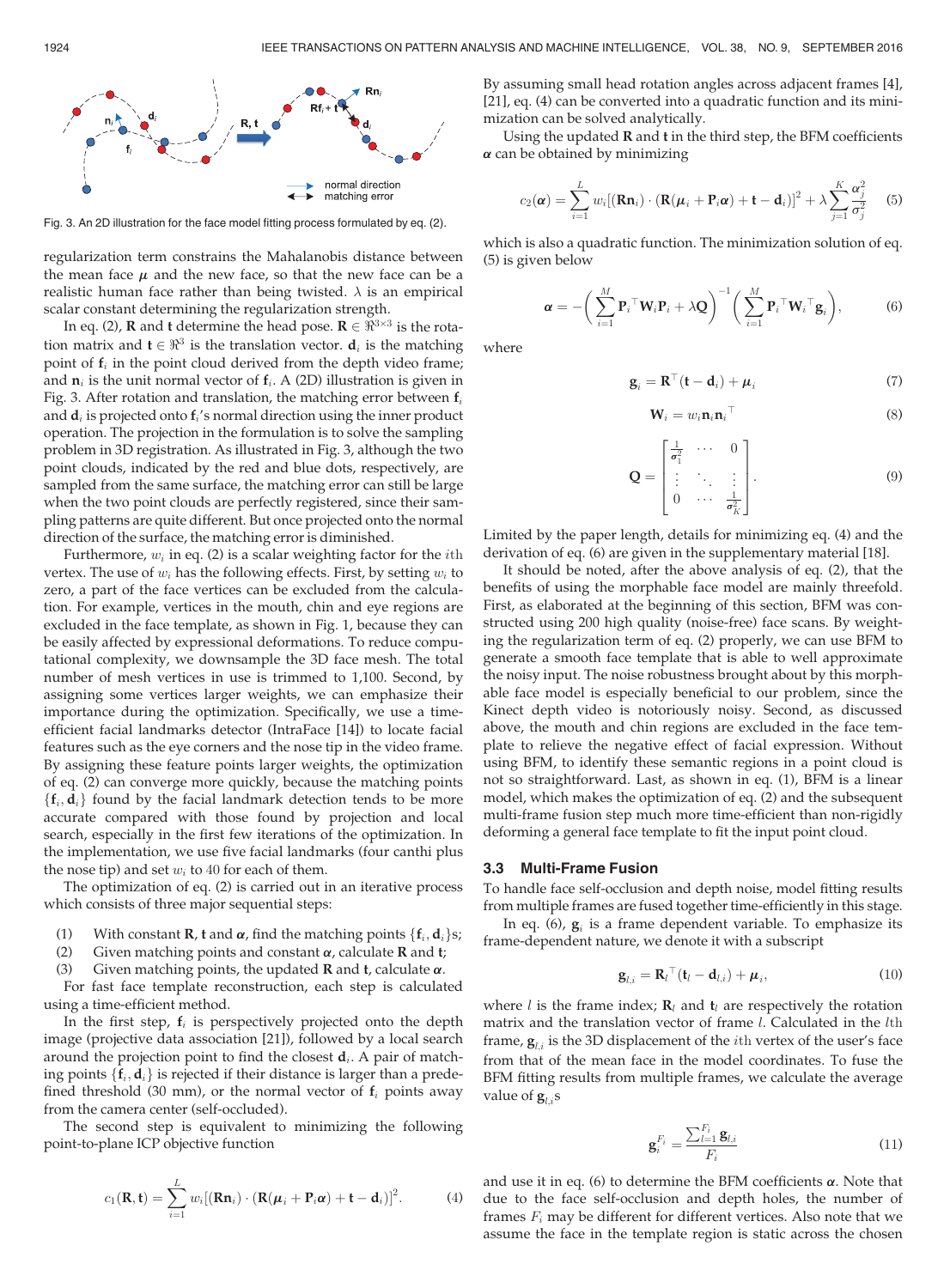frames. Facial expression will violate this assumption, but since the template excludes the mouth, chin, and eyes, the influence from facial expression is largely diminished.

Multi-frame fusion is performed after the face model fitting for each selected frame. To reduce memory usage, the average value  $\mathbf{g}_i^{F_i}$  and the number of frames  $F_i$  are recorded for each vertex. When a new frame is selected, the average value can be updated memory-efficiently by a weighted average

$$
\mathbf{g}_{i}^{(F_{i}+1)} = \frac{F_{i}\mathbf{g}_{i}^{F_{i}} + \mathbf{g}_{F_{i}+1,i}}{F_{i}+1}.
$$
 (12)

The normal vectors  $n_i$ s are updated following the multi-frame fusion, and then a notification will be sent to the head pose tracking thread to inform that an updated face template is ready for use.

## 4 HEAD POSE TRACKING

Given the user-specific face template, the head pose is tracked in a video sequence by minimizing the point-to-plane ICP registration function in eq. (4). The minimization is also implemented in an iterative process which consists of two major steps: (1) finding the matching points, and  $(2)$  calculating the rotation matrix **R** and the translation vector t.

To find the matching points  $\{f_i, d_i\}$ s, we use perspective projection and local search as described in Section 3.2. And similarly, rejections are made based on Euclidean distances between the matching points, and the normal directions on the face template.

Furthermore, an additional rejection step is performed to handle outliers caused by, e.g., inter-object occlusions (hair, eyeglasses). To this end, we leverage the K-means clustering algorithm as follow

- (1) For each  $\mathbf{d}_i$ , generate a six dimensional sample,  $(\mathbf{r}_i, \mathbf{g}_i, \mathbf{b}_i)$  $\gamma \mathbf{x}_i, \gamma \mathbf{y}_i, \gamma \mathbf{z}_i$ ), where  $\{\mathbf{r}_i, \mathbf{g}_i, \mathbf{b}_i\}$  are the three color values of  $\mathbf{d}_i$  (botwoon 0 and 255), and  $\{\mathbf{x}_i, \mathbf{y}_i, \mathbf{z}_i\}$  are the x- y-z coordi- $\mathbf{d}_i$  (between 0 and 255), and  $\{x_i, y_i, z_i\}$  are the x, y, z coordinates of  $\mathbf{d}_i$  (in unit of mm), and  $\gamma$  is a weighting factor, whose value is set to 0.2;
- (2) Use the K-means clustering algorithm [22] to get five clusters of samples in this six-dimensional space;
- (3) For each cluster  $c \in \{1, 2, \ldots, 5\}$ , calculate the average RGB values  $(r_c, b_c, g_c)$  of all its samples, and transform this triplet into the Lab color space  $(L_c, a_c, b_c)$ . Compare the Lab centers  $(L_c, a_c, b_c)$ s of the five clusters. Find the cluster whose center is most distinctive among the five, by comparing the sum of Euclidean distances from the other centers in the Lab color space. Then reject the matching points  ${f_i, d_i}$ s whose  $d_i$ s are used to generate this cluster.

The assumption is that the color appearance of the outliers is distinguishable from the face, which matches empirical observations well. A video demonstrating the robustness of our method to outliers can be found in [18]. Notice that in many cases, the use of a distance threshold can eliminate most outliers already. This is one of the many benefits from using the depth data. Also notice that a more comprehensive approach for color-based outlier rejection is to use Lab values rather than RGB values in step 1, since the Euclidean distance between Lab triplets can better represent the perceived color difference. The current implementation balances the time efficiency against accuracy. In addition, to further reduce the computational complexity, the K-means clustering is performed only once. The cluster centers are re-used in the following iterations of the ICP registration.

To calculate  **and**  $**t**$ **, the closed form solution of eq. (4) is used. It** is noticed that the ICP registration can be easily trapped into a local minimum. Therefore, a good initialization of  $R$  and  $t$  should be provided. When head poses in the previous video frames are tracked successfully, they are used to predict the head pose in the

TABLE 1 BIWI and ICT-3DPH Head Pose Databases

|             | Sequences | Frames      | Subjects              | Rotation range                                             |
|-------------|-----------|-------------|-----------------------|------------------------------------------------------------|
| <b>BIWI</b> | 24        | $\sim$ 15 K | 14 males<br>6 females | $\sim$ +-75 $^{\circ}$ yaw<br>$\sim$ +-60 $^{\circ}$ pitch |
| ICT-3DHP    | 10        | $\sim$ 14 K | 6 males<br>4 females  | $\sim$ +-75 $\degree$ yaw<br>$\sim$ +-45 $^{\circ}$ pitch  |

current video frame, using multiple linear head pose predictors which are jointly trained using real-world head movement data. More details on the head pose prediction algorithm can be found in our previous work [12]. For the first frame of the video sequence, or when the tracking is lost (i.e., the located minimum of eq. (4) is larger than a threshold), we use a color-based face detector [16] to initialize  $R$  and  $t$ . Specifically, we assume that the nose tip is the closest point to the camera in the face region, and the user's head faces towards the camera center.

## 5 RESULTS

### 5.1 Databases

To quantitatively evaluate the head pose tracking accuracy, the BIWI [19] and ICT-3DHP [20] Kinect head pose databases are used. The general information is summarized in Table 1.

The BIWI head pose database contains 24 video sequences with around 15 thousand frames. Each video was recorded with a subject turning his/her head around in front of a Kinect camera (version 1) at about one meter distance. 20 subjects participated including 14 males and 6 females. The ground truth for the head pose of each frame was obtained using a face tracking software FACESHIFT [7], and provided in the form of 3D location of the head center and the rotation angles. Both color and depth images are available for each video frame, and camera parameters are given so that the color and depth registration can be performed. Since the BIWI database was not developed intentionally for tracking, 11 of the 24 sequences were not recorded continuously. On the other hand, all the 10 video sequences in the ICT-3DHP head pose database are sequential without missing frames. There are 10 subjects involved including six males and four females. Each subject was recorded sitting in front of a Kinect camera (version 1) at about one meter distance. Registered color and depth images are provided for each video frame. The ground truth was collected using the Polhemus Fastrack flock of birds tracker which is attached to a cap worn by each subject.

#### 5.2 Quantitative and Qualitative Evaluation

Since the head center of the BFM face model is different from the one defined in either of the two databases and the displacement between the different head centers is unknown, like in the prior study [3], we only evaluate the head rotation accuracy.

Fig. 4 shows the success ratio, i.e., the percentage of correctly estimated images, depending on the angular error thresholds for both BIWI and ICT-3DHP databases. The angular error is calculated by L2 norm of the three-dimentional Euler rotation difference (including yaw, pitch and roll) between the estimated head rotation and the ground truth. The red and green lines represent performances of [1] and ours, respectively. On both databases, our method outperforms [1] by a large margin. But it should be noted that the method in [1] estimates the head pose using only the current frame, while our method needs to use the tracking results of the previous frames. In fact, we can use [1] to replace the colorbased face detector [16] for initialization when the tracking loss occurs. As discussed in Section 5.1, near half of the sequences in BIWI have missing frames, which will unavoidably cause tracking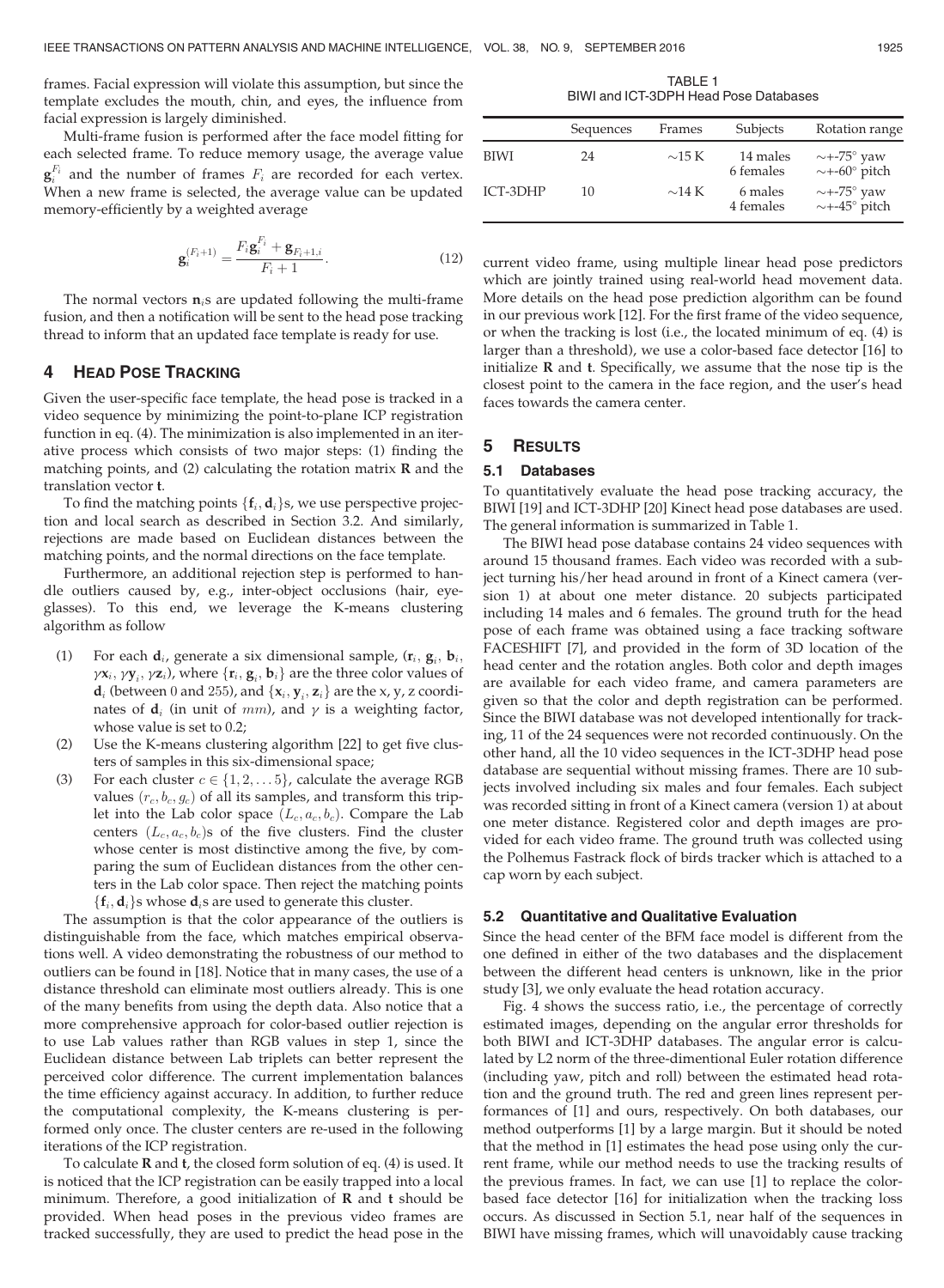

Fig. 4. Success ratio depending on the angular error thresholds for (a) BIWI and (b) ICT-3DHP. The red lines represent the performance of the random forests [1]. The green lines represent the performance of our method. The blue dashed line in (a) represents the performance of our method which replaces the face detection [16] with [1] for head pose initialization.

loss. Since we use a frontal face detector for initialization, once tracking loss happens, it may need a long time before the next frontal face is detected, during which the tracking accuracy will dramatically drops. On the other hand, the method in [1] can provide a coarse head pose estimation even if the frame contains a profile face. It explains the superior performance of our tracking method using  $[1]$  for initialization (denoted as "ours +  $[1]$ "), as shown in Fig. 4a. Notably, only 0:8 percent of the 15,699 frames in BIWI uses [1] for initialization, while the other frames are tracked using ICP. Combining ICP and detection based method like [1] can take merits from both approaches, specifically, accuracy, time-efficiency, occlusion robustness from ICP, and large rotation robustness from [1]. Note that the curve for "ours + [1]" is not plotted in Fig. 4b. Because our method generate no tracking loss on the ICP-3DHP database, it has the same performance as "ours + [1]". Furthermore, it should be emphasized that, if using an angular error threshold of 15 degree (as in [1]), the target loss rates of our method on the BIWI and ICT

TABLE 2 Mean Rotation Errors (in Unit of Degree) for Yaw, Pitch and Roll on the BIWI Database

|                          | Yaw  | Pitch | Roll |
|--------------------------|------|-------|------|
| RF <sub>[2]</sub>        | 9.2  | 8.5   | 8.0  |
| $RF + Tensor [17]$       | 5.0  | 7.4   | 6.6  |
| $CLM-Z$ [3]              | 14.8 | 12.0  | 23.2 |
| $CLM-Z$ [3] + GAVAM [23] | 6.9  | 5.1   | 11.3 |
| Ours                     | 3.0  | 3.2   | 5.3  |
| $Ours + [1]$             | 2.2  | 1.7   | 3.2  |

All results except for ours and ours + [1] are cited from [3] and [17].

TABLE 3 Mean Rotation Errors (in Unit of Degree) for Yaw, Pitch and Roll on the ICT-3DHP Database

|                          | Yaw  | Pitch | Roll |
|--------------------------|------|-------|------|
| RF <sub>[2]</sub>        | 7.2  | 9.4   | 7.5  |
| GAVAM [23]               | 3.0  | 3.5   | 3.5  |
| <b>CLM</b> [10]          | 11.1 | 9.9   | 7.3  |
| $CLM-Z$ [3]              | 6.9  | 7.1   | 10.5 |
| $CLM-Z$ [3] + GAVAM [23] | 2.9  | 3.1   | 3.2  |
| Ours                     | 3.3  | 3.1   | 2.9  |

All results except for ours are cited from [3].

databases are 6:9 and 4:4 percent , respectively, in comparison to 31:6 and 35:9 percent of [1]. If using [1] to replace [16] as the initialization method, the target loss rate on BIWI can be further reduced to 3:1 percent.

Tables 2 and 3 list the mean head rotation errors for yaw, pitch and roll on the BIWI and ICT-3DHP databases, respectively. Among the methods in comparison, [2] and [17] are detectionbased, while the others are tracking-based methods like ours. All results except for ours are directly cited from [3] and [17]. On the BIWI database, "ours + [1]" can achieve the state-of-the-art performance. Even without using [1] for initialization, our method still outperforms the state-of-the-art methods by a large margin. On the ICP-3DHP database, the yaw accuracy of our method is slightly lower than GAVAM [23] and CLM-Z [3] + GAVAM [23]. However, according to [23], GAVAM runs at 12 Hz on the Intel X535 Quadcore processor. Our method is much more time-efficient as discussed in Section 5.4.

According to our experiments with different subjects, the proposed method (without using [1]) can robustly track rotation angles within  $+50^{\circ}$  for yaw, row and pitch; a rotation speed around 4 degree per frame (120 degree per second); and a translational speed about 1 cm per frame (0.3 meter per second). Demo videos of the field tests can be found in our project website [18]. It can also be seen from these videos that our method is able to handle large occlusions and can recover from the tracking failure quickly.

### 5.3 Initial Error versus Estimation Error

Using the head pose in the n-1th frame to calculate the initial error, we plotted in Fig. 5a the relationship between the initial error and the estimation (final) error of the nth frame on the BIWI database (similar for ICT-3DHP), where the error is calculated as the L2 norm of the three-dimensional Euler rotation difference. The dotted lines indicate the standard deviation of the estimation error. As shown by the blue line which represents the result of frames containing mainly frontal faces (head rotation angle  $\langle 20^\circ \rangle$ , the estimation error linearly increases to around 4 degree, and then keeps roughly the same as the initial error goes to 9 degree, and surges up quickly thereafter. The shape of this curve can be explained by the three states of the ICP registration process: early-terminated, convergent and divergent, under subtle, moderate and fast head movements, respectively.

It can also be observed from Fig. 5a that the relationship between the initial error and the estimation error is greatly affected by the head rotation angle: the convergence range diminishes gradually when more frames with larger head rotation angles are included, as shown by the magenta and cyan curves in Fig. 5a. In other words, the performance of our method drops as the head rotation angle increases.

To see this more clearly, Fig. 5b shows the estimation errors computed for local angle ranges (15 $\degree$  pitch  $\times$  15 $\degree$  yaw) on the BIWI database (similar for ICT-3DHP). Apparently there is a trend that the performance of our method degrades for larger yaw and pitch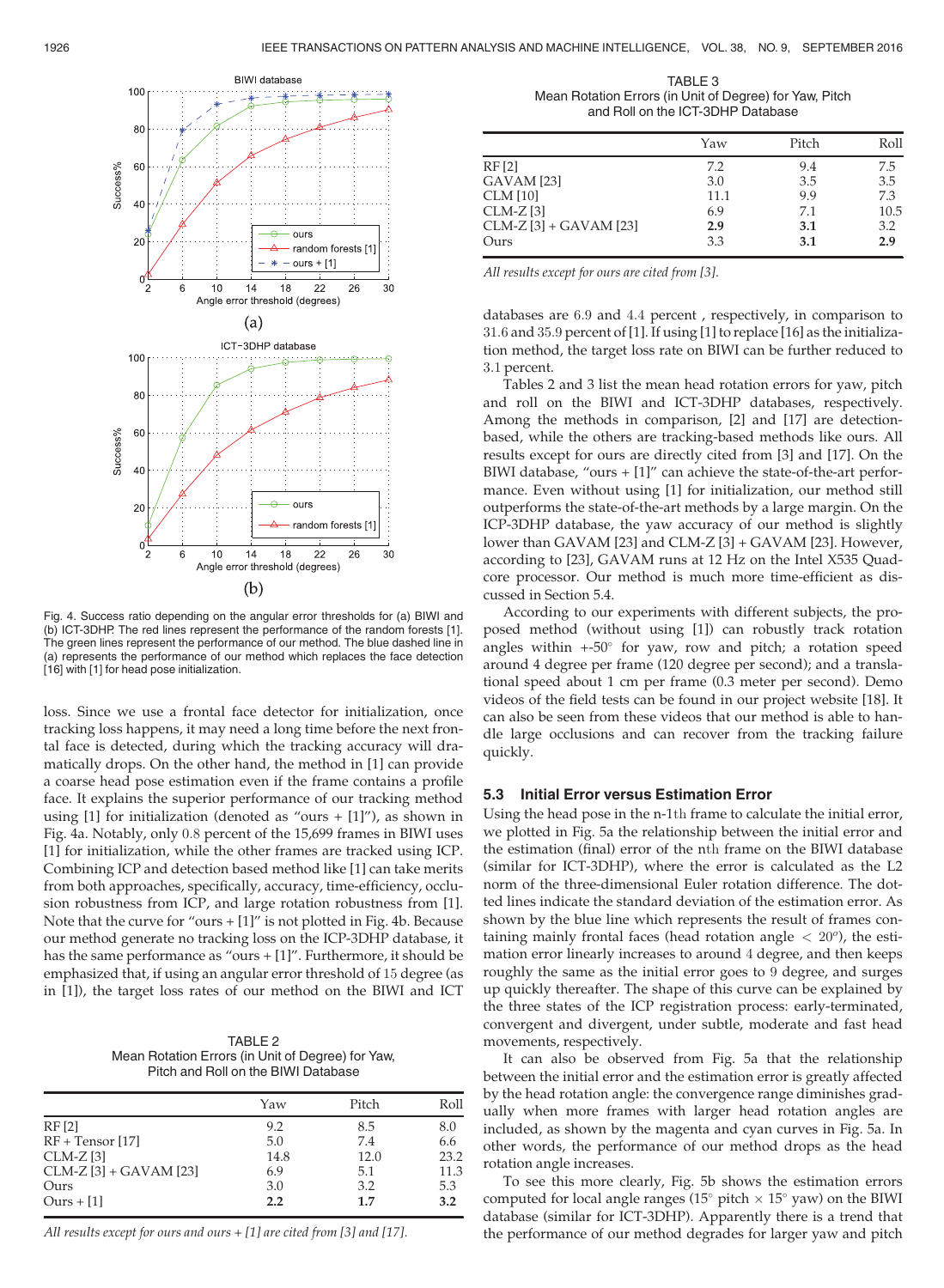

Fig. 5. (a) A plot of initial head pose errors versus estimation head pose errors on BIWI. Frames with head rotation angles under a specified threshold value are used to plot the corresponding lines. (b) Estimation error computed for local angle ranges (15 $\degree$  pitch  $\times$  15 $\degree$  yaw) on BIWI. The color encodes the number of images (side bar) falling into each region.

rotations. The reason is that as the rotation angles increases, less geometrical information can be used to determine the head pose, which is analogous to determining the 3D rotations of a globe using only its shape information.

### 5.4 Complexity

We empirically used 10 iterations for the optimization of eq. (2). On the Intel Core i7 processor at 2.93 GHz, the BFM model fitting time for each frame takes about 0.9 seconds, and there are up to nine frames used in the face template reconstruction process. The short reconstruction time benefits mostly from the time-efficient solution in each processing step as described in Section 3.2.

Including the time for the K-means clustering, head pose prediction and ICP registration (typically two or three iterations to converge), the head pose tracking needs around 21 ms to process one frame, or equivalently has a processing speed of around 47 fps.

#### 5.5 Discussion

The advantage of using depth and 3D (shape) template in tracking comes from many aspects. While tracking methods using 2D (color) template usually suffers from illumination and viewpoint changes [24], the use of depth makes our method immune to illumination changes. Using a 3D template, the object pose can be explicitly formulated in our problem, making our method more robust to large pose/viewpoint changes than the 2D methods. Furthermore, using depth we can time-efficiently reject outliers by setting a distance threshold, as discussed in Section 4. To further reduce the influence of the remaining outliers, we can use a robust error metric as discussed in [10] to replace the quadratic one. However, how to balance the outlier robustness and the time complexity needs future investigation.

In order to achieve high time efficiency, we use the color data in face-detector-based initialization, landmark detection, and Kmeans clustering, but not in the main tracking process. Possible ways to fully exploit the color data for tracking include (1) using both color and depth to determine the matching points in the ICP registration, and (2) performing sparse feature matching or optical flow to find correspondences across adjacent frames. Furthermore, by using a skin-color detector to identity outliers, we can improve the outlier rejection algorithm as discussed in Section 4 in extreme cases, e.g., when the outliers are quite close to the face and occlude over 3/4 of the face region.

## 6 CONCLUSION

Using a RGBD camera, a head pose tracking method is proposed which can reconstruct a user-specific face template on-the-fly. During the real-time tracking, up to nine video frames are automatically selected for the reconstruction to handle problems such as the face self-occlusion and the depth noise. The BFM face model is fitted to each frame, which is formulated as an iterative optimization process. The optimization process consists of three processing steps, each of which has a time-efficient solution. Using the proposed approach, model fitting results from multiple frames can be fused together in one step. The face template reconstruction is sequential (frame-by-frame), so the head pose tracking process suffers less from the reconstruction delay. The head pose tracking is implemented using the ICP algorithm which registers the user-specific face template to the input depth video. A K-means clustering process is proposed to reject outliers based on colors which was found to be useful in practice. The proposed head pose tracking method has a low complexity and can achieve the state-of-the-art performances on two public head pose datasets.

## ACKNOWLEDGMENTS

This work was partially supported by the Hong Kong Innovation and Technology Commission (Project ITS/070/13) and the University of Malaya, Malaysia (Project UM.C/625/1/HIR/MOHE/ ENG/42).

## **REFERENCES**

- [1] G. Fanelli, M. Dantone, J. Gall, A. Fossati, and L. V. Gool, "Random forests for real time 3D face analysis," Int. J. Comput. Vis., vol. 101, no. 3, pp. 437– 458, 2013.
- [2] G. Fanelli, T. Weise, J. Gall, and L. V. Gool, "Real time head pose estimation from consumer depth cameras," in Proc. 33rd Int. Conf. Pattern Recog., 2011, pp. 101–110.
- [3] T. Baltruaitis, P. Robinson, and L. P. Morency, "3D constrained local model for rigid and non-rigid facial tracking," in Proc. IEEE Conf. Comput. Vis. Pattern Recog., 2012 pp. 2610–2617.
- [4] Q. Cai, D. Gallup, C. Zhang, and Z. Zhang, "3D deformable face tracking with a commodity depth camera," in Proc. 11th Eur. Conf. Comput. Vis., 2010, pp. 229–242.
- [5] M. D. Breitenstein, D. Kuettel, T. Weise, L. V. Gool, and H. Pfister, "Realtime face pose estimation from single range images," in Proc. IEEE Conf. Comput. Vis. Pattern Recog., 2008, pp. 1–8.
- [6] P. Padeleris, X. Zabulis, and A. A. Argyros, "Head pose estimation on depth data based on particle swarm optimization," in Proc. IEEE Comput. Soc. Conf. Comput. Vis. Pattern Recog. Workshops, 2012, pp. 42–49.
- [7] T. Weise, S. Bouaziz, H. Li, and M. Pauly, "Realtime performance-based facial animation," ACM Trans. Graph. vol. 30, no. 4, pp. 77:1–77:9, 2011.
- [8] T. Bar, J. F. Reuter, and J. M. Zollner, "Driver head pose and gaze estima-tion based on multi-template ICP 3-D point cloud alignment," in Proc. IEEE Conf. Intell. Transp. Syst., 2012, pp. 1797–1802.
- [9] E. Murphy-Chutorian, and M. M. Trivedi, "Head pose estimation in computer vision: A survey," IEEE Trans. Pattern Anal. Mach. Intell., vol. 31, no. 4, pp. 607–626, Apr. 2009.
- [10] J. Saragih, S. Lucey, and J. Cohn, "Deformable model fitting by regularized landmark mean-shift," Int. J. Comput. Vis., vol. 91, no. 2, pp. 200–215, 2011.
- [11] M. Zollhfer, M. Martinek, G. Greiner, M. Stamminger, and J. Smuth, "Automatic reconstruction of personalized avatars from 3D face scans," Comput. Animation Virtual Worlds, vol. 22, no. 2–3, pp. 195–202, 2011.
- [12] S. Li, K. N. Ngan, and L. Sheng, ," A head pose tracking system using RGB-D camera," in Proc. Comput. Vis. Syst., 2013, pp. 153–162.